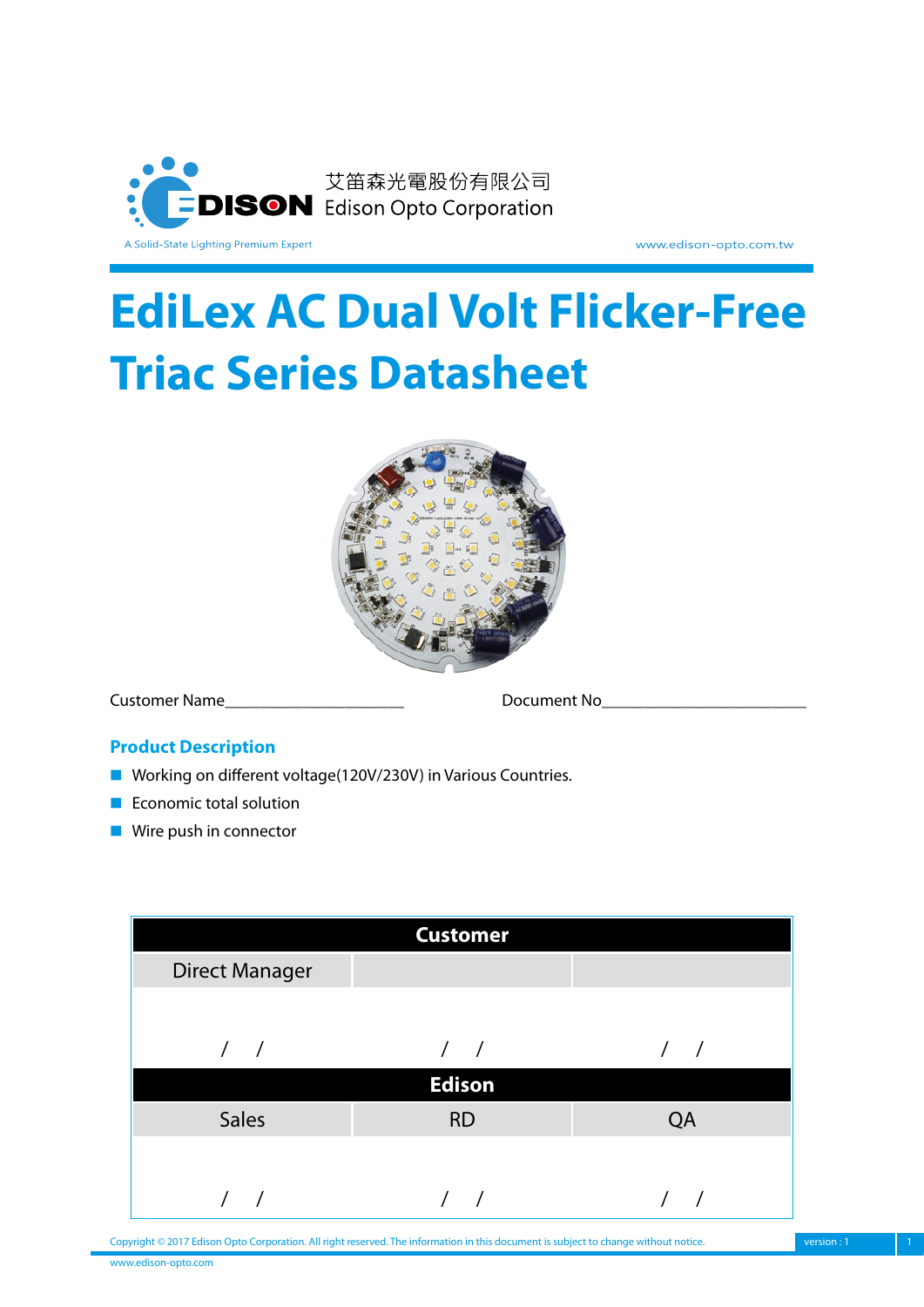

# **Table of Contents**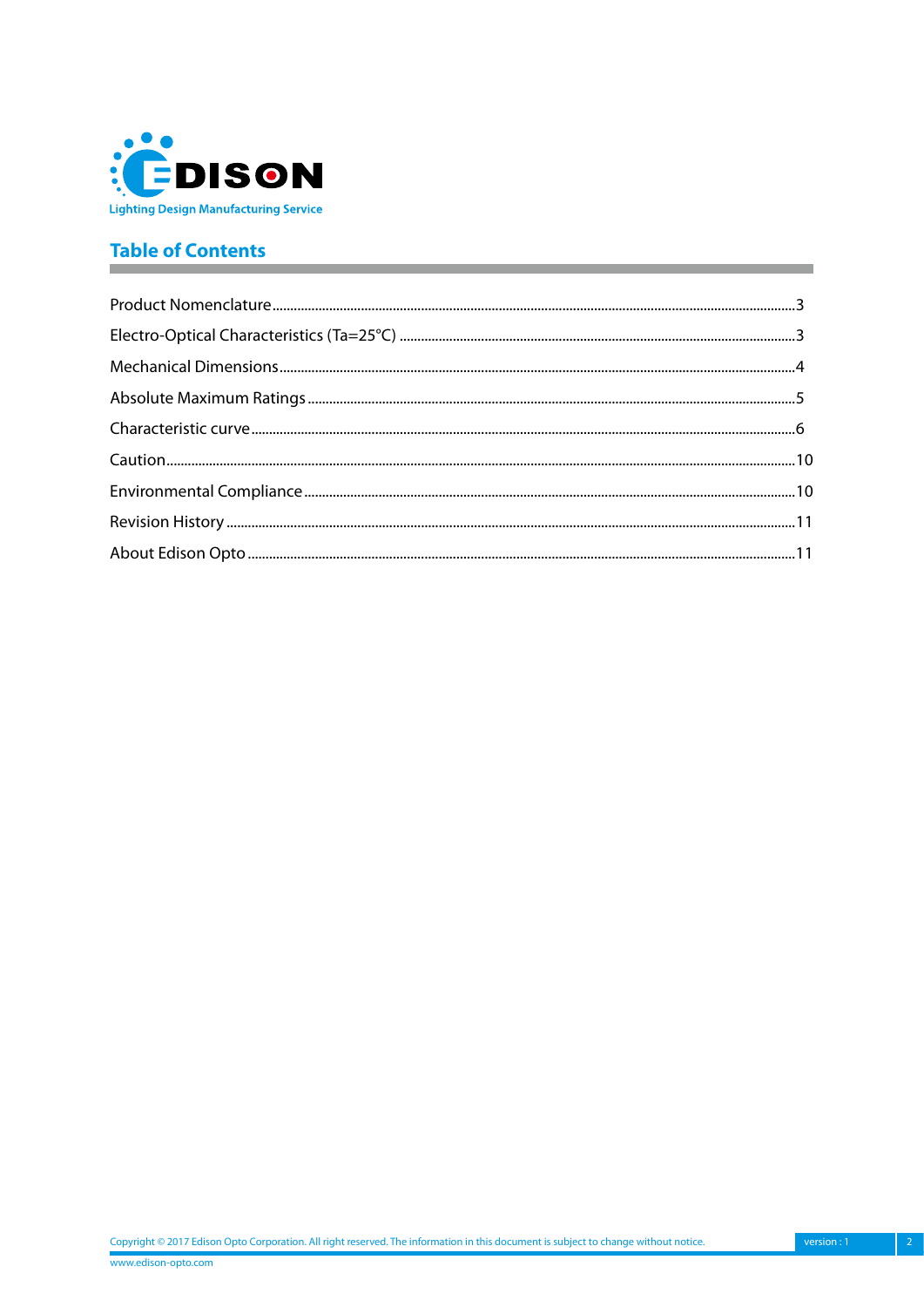<span id="page-2-0"></span>

## **Product Nomenclature**

| $\overline{c}$<br>X1 | ь.<br>$X2-X4$                         |            | X5                                   | Ν<br>X6                             | $X7-X8$                  |   | X9-X10                   | $X11-X12$ |                     | X X<br>$X13-X14$ | X X<br>X15-X16    |
|----------------------|---------------------------------------|------------|--------------------------------------|-------------------------------------|--------------------------|---|--------------------------|-----------|---------------------|------------------|-------------------|
|                      | X <sub>1</sub><br><b>Item</b>         |            | $X2-X4$<br><b>Module Application</b> | X <sub>5</sub><br><b>Dimensions</b> |                          |   | <b>X6</b><br>IC          |           | $X7-X8$<br>LED Item |                  | X9-X10<br>Voltage |
| 5                    | Module                                | <b>ELA</b> | EdiLex AC                            | C                                   | Circle                   | - | $\overline{\phantom{a}}$ | 2T        | <b>PLCC</b>         | D <sub>1</sub>   | 120V/230V         |
|                      | $X11-X12$<br><b>Power Consumption</b> |            | $X13-X14$<br>Emitting color          | X15-X16<br><b>Serial Number</b>     |                          |   |                          |           |                     |                  |                   |
| 17                   | 17W                                   | 30         | 3000K                                | ٠                                   | $\overline{\phantom{a}}$ |   |                          |           |                     |                  |                   |
|                      |                                       | 40         | 4000K                                |                                     |                          |   |                          |           |                     |                  |                   |

## **Electro-Optical Characteristics (Ta=25°C)**

| <b>Parameter</b>              | Symbol          | Min                                 | <b>Typ</b>                            | Max | Unit          |
|-------------------------------|-----------------|-------------------------------------|---------------------------------------|-----|---------------|
| Input Voltage(Vac=120V)       | $V_{in}$        | 108                                 | 120                                   | 132 | Vac           |
| Input Voltage(Vac=230V)       | $V_{in}$        | 207                                 | 230                                   | 253 | Vac           |
| Operating Frequency           | F               | $\hspace{0.05cm} \textbf{--}$       | 50/60                                 | $-$ | Hz            |
| <b>Typ Power Factor</b>       | PF              | 0.95                                |                                       |     |               |
| <b>THD</b>                    | <b>THD</b>      | --                                  | --                                    | 20  | $\%$          |
| <b>Percent Flicker</b>        | $\frac{0}{0}$   | $\hspace{0.05cm} \ldots$            | $\hspace{0.05cm}$ – $\hspace{0.05cm}$ | 20  | $\frac{0}{0}$ |
| <b>Viewing Angle</b>          | $2\theta_{1/2}$ |                                     | 120                                   | --  | $\circ$       |
| <b>Combination Wave Surge</b> | $V_{S}$         | $\hspace{0.05cm}$ $\hspace{0.05cm}$ | $\mathbf{1}$                          | $-$ | <b>KV</b>     |
| <b>Ring Wave Surge</b>        | $V_{S}$         |                                     | 2.5                                   |     | KV            |

| <b>Typ. Power</b><br><b>Consumption (W)</b> | Color | <b>Order Code</b>                   | <b>CCT</b><br>(K) | Typ. Luminous Flux   Min. CRI   Number of LEDs<br>$(\mathsf{Im})$ |    |    |
|---------------------------------------------|-------|-------------------------------------|-------------------|-------------------------------------------------------------------|----|----|
| 17                                          |       | Warm White 5ELACN2TD1173002 3000    |                   | 1700                                                              |    | 44 |
|                                             |       | Neurtal White 5ELACN2TD1174002 4000 |                   | 1800                                                              | 80 |    |
|                                             |       | Warm White 5ELACN2TD1173003 3000    |                   | 1600                                                              |    |    |
|                                             |       | Neurtal White 5ELACN2TD1174003 4000 |                   | 1700                                                              | 90 |    |

Notes:

1. Luminous flux and power consumption are measured at Typ. Input Voltage, Tc=25°C

2. Luminous flux has 10% tolerance.

3. Power consumption has 10% tolerance.

4. The hot-cold factor of Tc=25°C and Tc=65°C is more than 0.9.

5. Surge Withstand in accordance With IEC61000-4-5.

6. At 120 Vac, Seven Strikes, 100KHz 2.5KV in accordance With ANSI/IEEE C62.41.2-2002 Categorg A operation.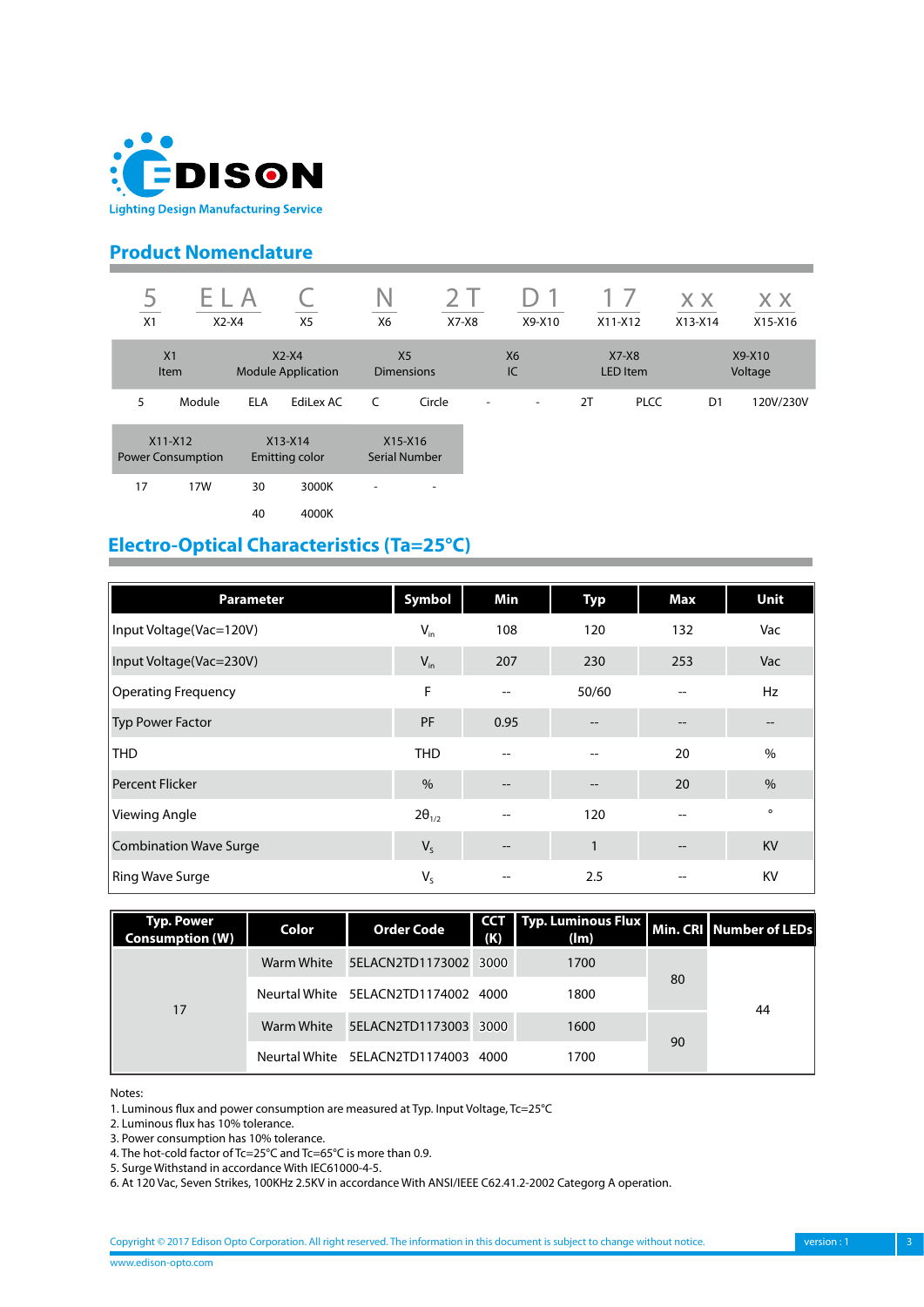<span id="page-3-0"></span>

## **Mechanical Dimensions**



Notes: 1. All dimensions are in millimeters. 2. Tolerance: ±0.2mm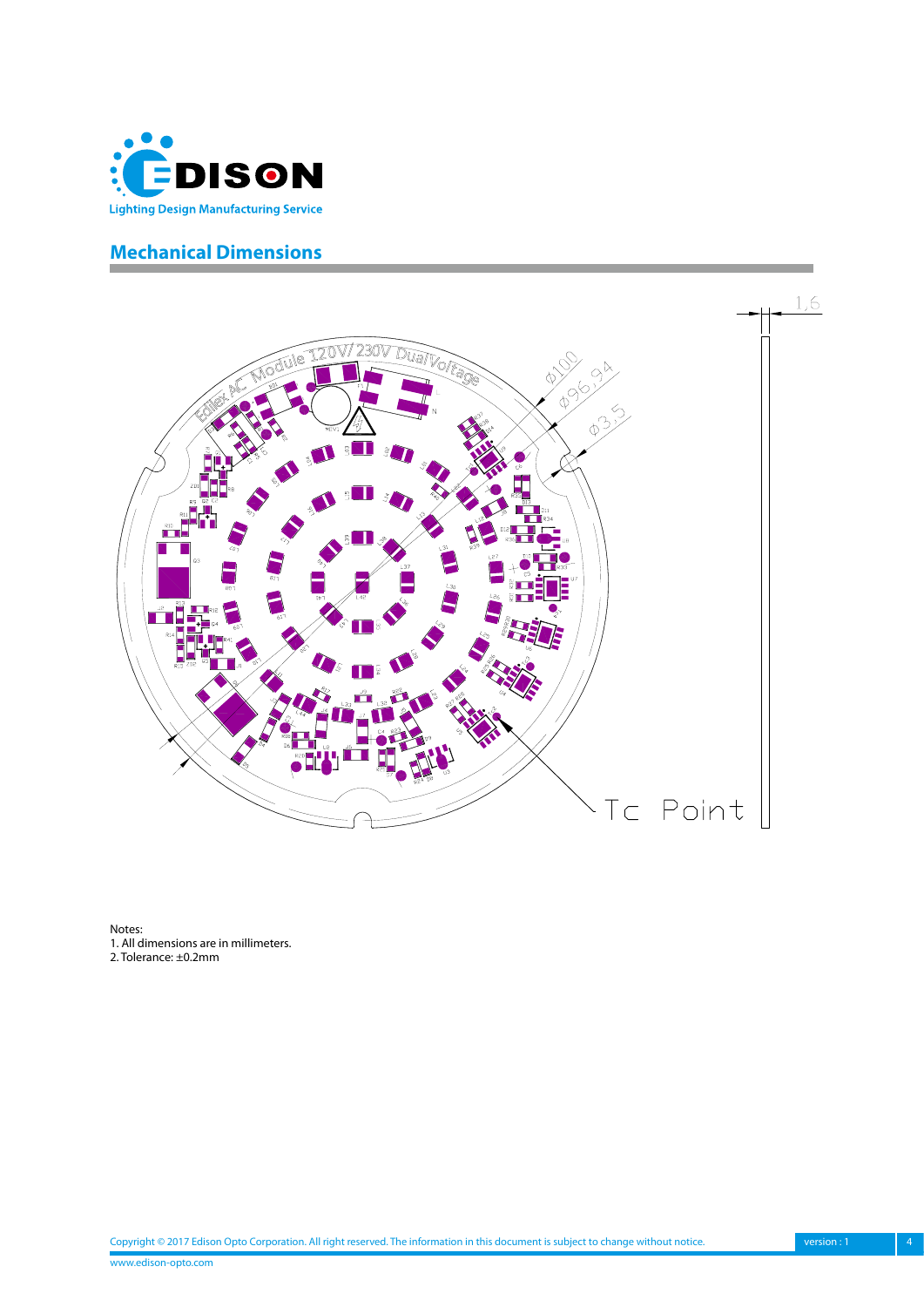<span id="page-4-0"></span>

# **Absolute Maximum Ratings**

| <b>Parameter</b>                 | Symbol           | <b>Value</b>  | Unit            |
|----------------------------------|------------------|---------------|-----------------|
| Input Voltage(Vac=120V)          | $V_{in}$         | 132           | Vac             |
| Input Voltage(Vac=230V)          | $V_{in}$         | 253           | Vac             |
| Power Consumption                | P                | 18.7          | W               |
| <b>Storage Temperature</b>       | $T_{\text{stg}}$ | $-40 \sim 85$ | $\rm ^{\circ}C$ |
| <b>Thermal Measurement Point</b> | Т,               | 70            | $^{\circ}C$     |

Notes:

1. "Input Voltage" doesn't indicate the maximum voltage which customers use but means tolerable voltage according to each country's

voltage variation rate. It is recommended that the thermal measurement point temperature(Tc) should be below 70°C. 2. The Tc recommended under 70°C while operating temperature is between -30°C~80°C.

3. When getting though voltage operation, the IC's temperature must be less than 100°C(<100°C). Otherwise, IC will start overtemperatureprotection, and make wattage decreased.

4. The operating temperature must below 70°C for life time 30,000 hrs L70B10.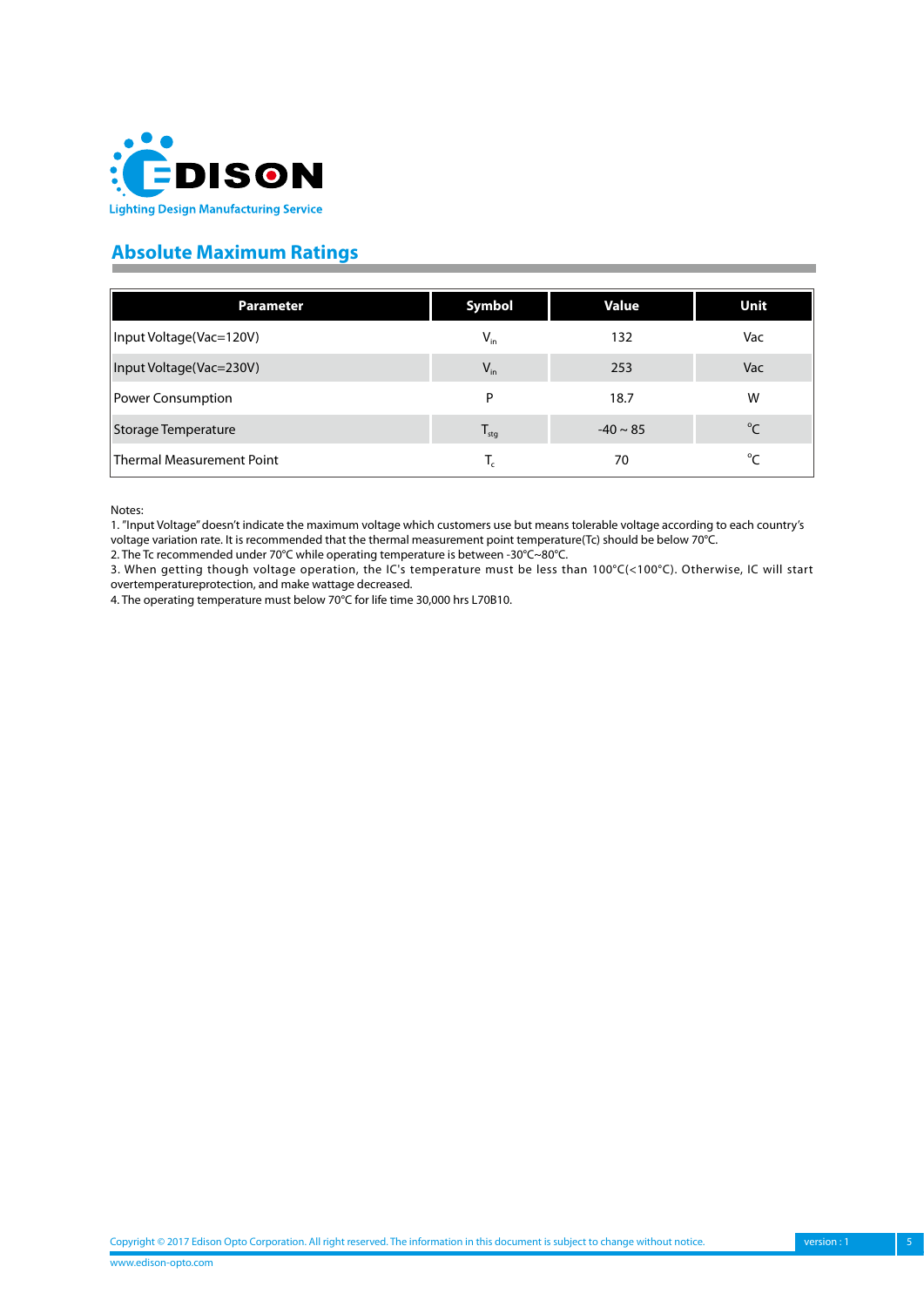<span id="page-5-0"></span>

## **Characteristic curve**

#### **Color Spectrum (CRI80)**



![](_page_5_Figure_4.jpeg)

**Color Spectrum (CRI90)**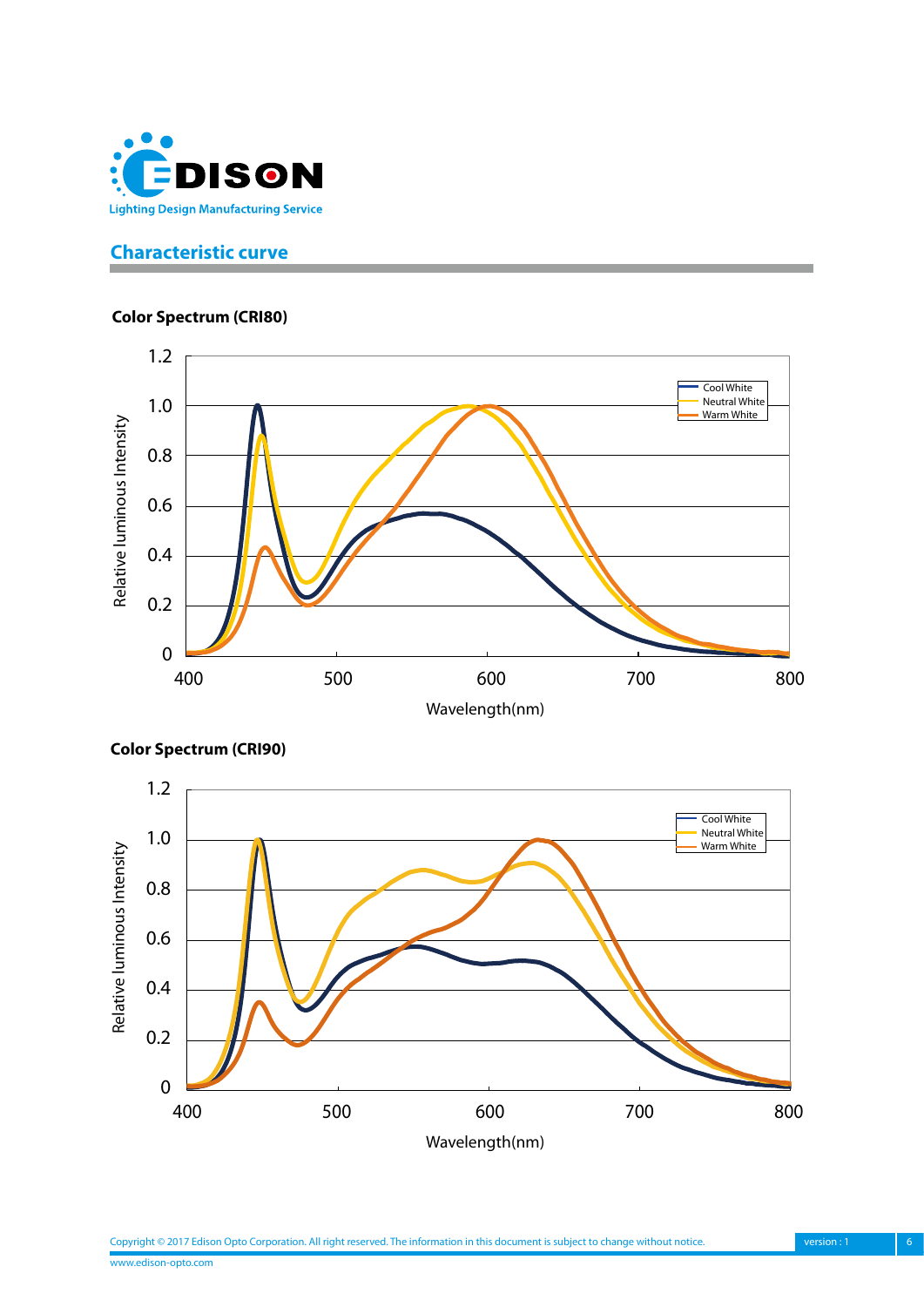![](_page_6_Picture_0.jpeg)

#### **Beam Pattern**

![](_page_6_Figure_2.jpeg)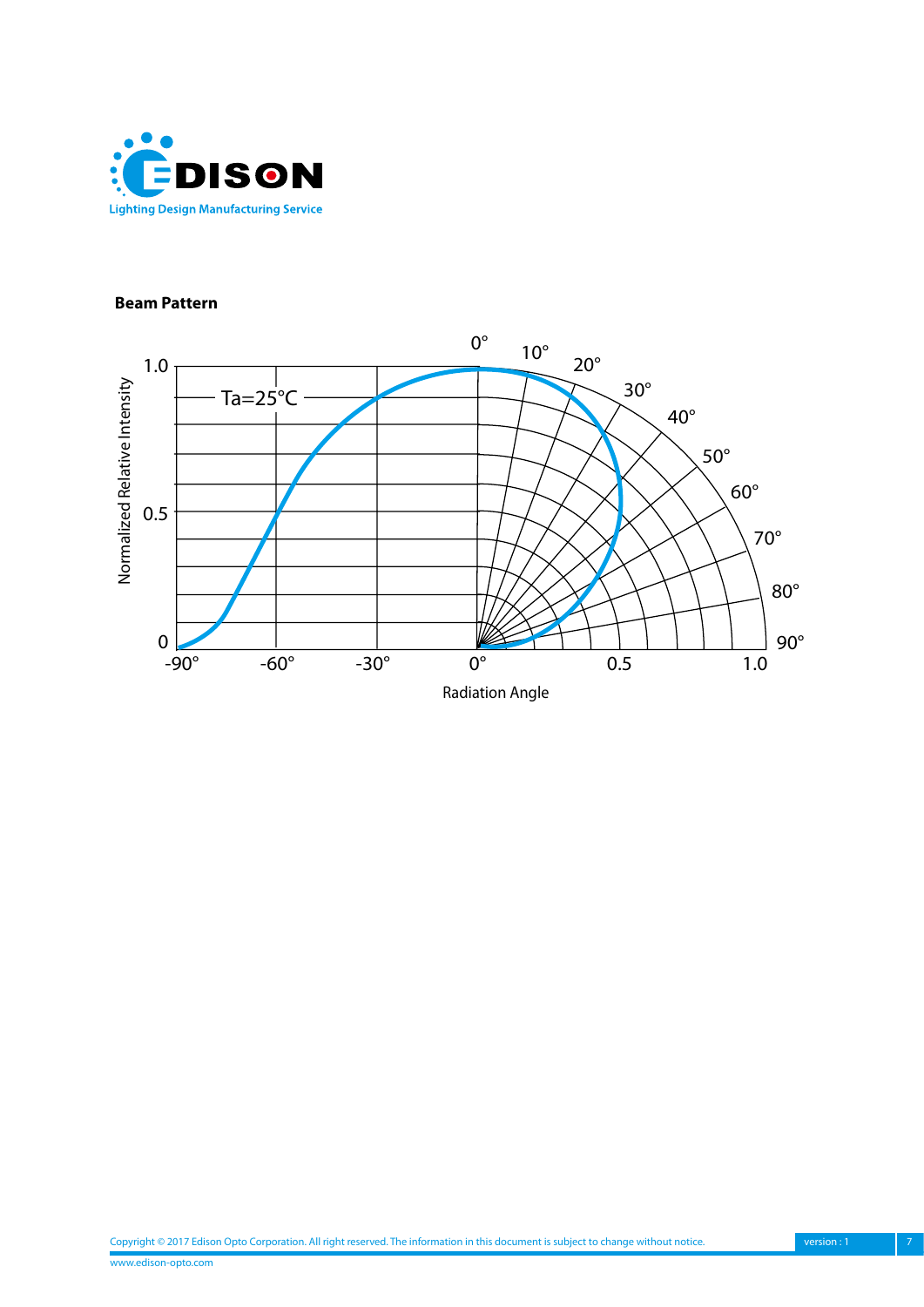![](_page_7_Picture_0.jpeg)

#### **Relative Power Distribution vs. Voltage**

![](_page_7_Figure_2.jpeg)

**Relative Luminous flux vs. Voltage**

![](_page_7_Figure_4.jpeg)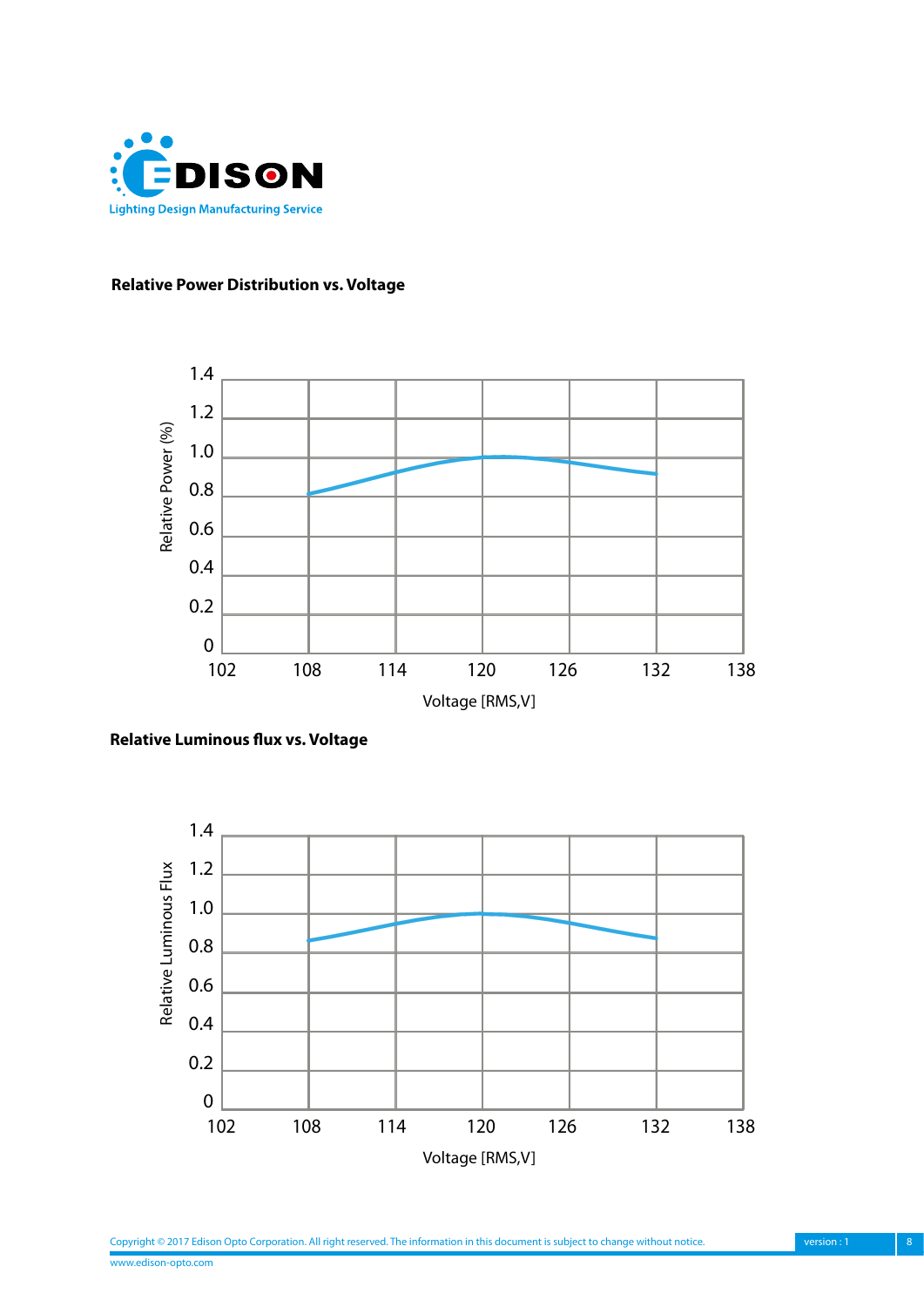![](_page_8_Picture_0.jpeg)

#### **Relative Power Distribution vs. Voltage**

![](_page_8_Figure_2.jpeg)

**Relative Luminous flux vs. Voltage**

![](_page_8_Figure_4.jpeg)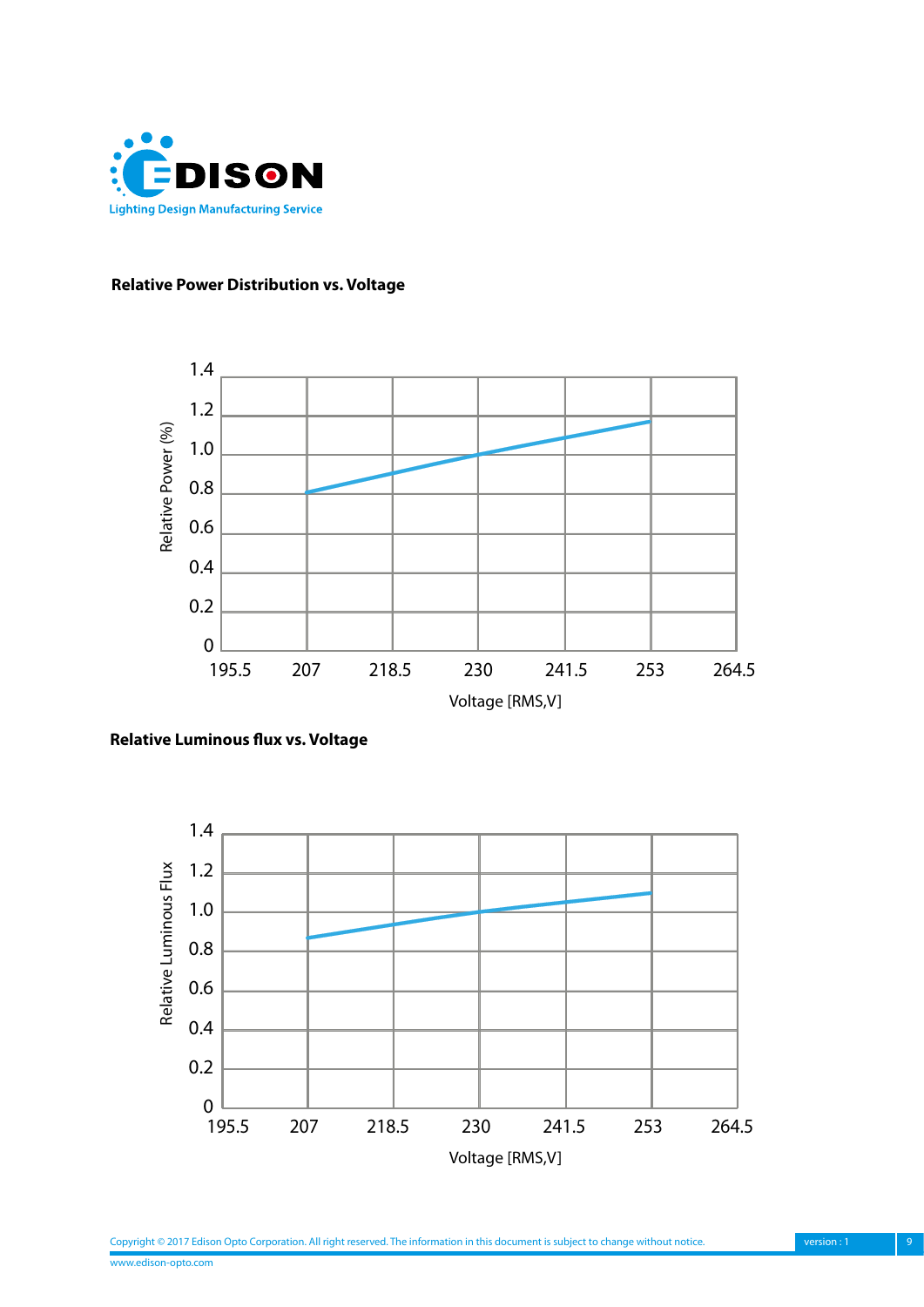<span id="page-9-0"></span>![](_page_9_Picture_0.jpeg)

## **Caution**

- 1. Please note that EdiLex AC Module products are driven by high voltage, therefore when operating EdiLex AC Modules should be very cautious.
- 2. DO NOT touch the circuit board, components or terminals with body or metal while the circuit is active.
- 3. DO NOT add or change wires while the circuit of AC Module is active.
- 4. Long time exposure to sunlight or UV should be avoided; otherwise, it may cause the discoloration of lens.
- 5. DO NOT use adhesives to attach the LED that outgas organic vapor.
- 6. DO NOT use the products with materials containing Sulfur.
- 7. DO NOT assemble in humid environment or the conditions of containing oxidizing gas such as Cl, H2S, NH3, SO2, NOX, etc.
- 8. DO NOT make any modifications on the products.
- 9. EdiLex AC Module uses integrated circuit (IC) which can be damaged when exposed to static electricity. Please operate with antistatic device. Do not touch the product unless ESD protection is used. EdiLex AC Module can't be installed in end product unless the ESD protection is used.
- 10. DO NOT press the product; even a slight pressure may damage the product. The environments such as high temperatures, high humidity or direct expose to sunlight should be avoided since the product is sensitive to these conditions.
- 11. Storage Precautions:
	- (1) The devices should be stored in the anti-static bag.
	- (2) If the anti-static bag has been opened, please make sure to reseal the bag to avoid air and moisture infiltrate in the bag.
- 12. It is strongly suggested to wear rubber insulated gloves and rubber bottom shoes while operating the AC Modules.
- 13. DO NOT wear any conductive accessories (such as jewelry) which could accidentally get an electric shock.
- 14. Faults, lightning, or fast switch may cause voltage surge which surpasses the normal value.
- 15. The failure of internal component may cause excessive voltages.
- 16. DO NOT directly make the HI-POT test over 750V on the module.

## **Environmental Compliance**

AC module series are compliant to the Restriction of Hazardous Substances Directive or RoHS. The restricted materials including lead, mercury cadmium hexavalent chromium, polybrominated biphenyls (PBB) and polybrominated diphenyl ether (PBDE) are not used in AC module series to provide an environmentally friendly product to the customers.